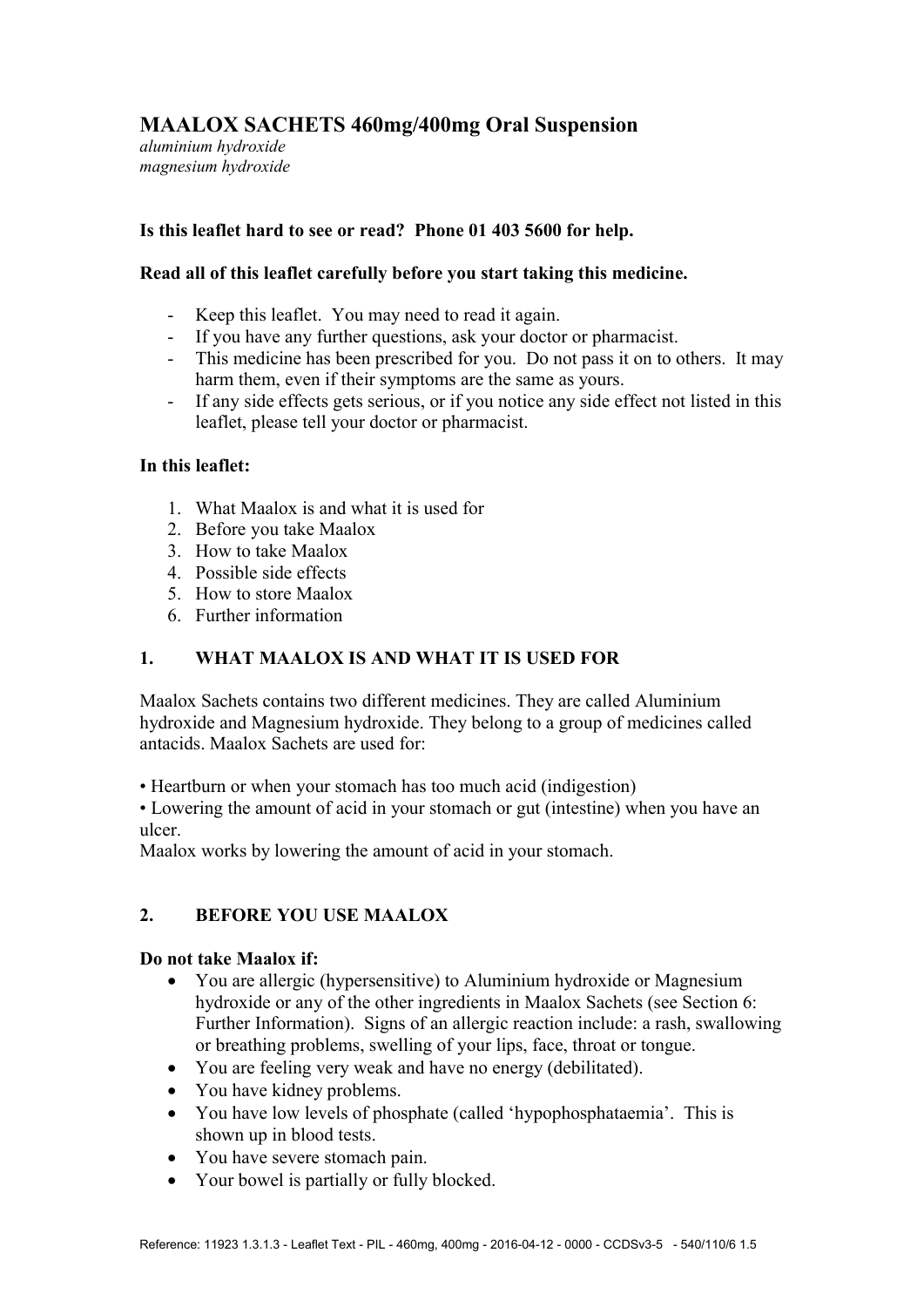Do not take this medicine if any of the above apply to you. If you are not sure, talk to your doctor or pharmacist before taking Maalox.

# **Warnings & Precautions**

### **Check with your doctor or pharmacist before taking this medicine if:**

- You suffer from porphyria
- You suffer from diabetes

If you are not sure if any of the above apply to you, talk to your doctor or pharmacist before taking Maalox.

### **Taking other medicines**

Please tell your doctor or pharmacist if you are taking or have recently taken any other medicines. This includes medicines you buy without a prescription, including herbal medicines.

Maalox should not be taken at the same time as other medicines. This is because Maalox can affect the way other medicines work.

### **In particular, Maalox can affect the following medicines:**

- Medicines used to treat the heart such as digoxin, quinidine, metoprolol, atenolol, rosuvastatin or propranolol
- Medicines used to treat anaemia such as iron salts
- Medicines used to treat dyspepsia such as ranitidine and cimetidine
- Medicines used to treat malaria such as chlorquine
- Medicines used to treat some bone disorders such as diphosphonates
- Medicines used to treat some allergic, inflammatory or autoimmune disorders such as glucocorticoids
- Medicines used to treat kidney disorders such as citrates
- Medicines used to treat tuberculosis such as ethambutol or isoniazid
- Medicines used to treat bacterial infections such as fluroquinolones or lincosamides
- Medicines used to treat infections such as ketoconazole, tetracyclines, cephalosporins such as cefpodoxime & cefdinir
- Medicines used to treat mental illness (psychosis) such as phenothiazines, neuroleptics
- Medicines used to treat increased amounts of potassium in the body such as polystyrene sulfonate
- Non-steroidal anti-inflammatories such as diflunisal or indometacine
- Medicines to treat thyroid problems such as levothyroxine
- Medicines to treat arthritis such as penicillamine
- Vitamins

### **Pregnancy and breast-feeding**

Talk to your doctor or pharmacist before taking this medicine if:

- You are pregnant, might become pregnant, or think you may be pregnant.
- You are breast-feeding or planning to breast-feed

You should not take Maalox during the first three months of pregnancy.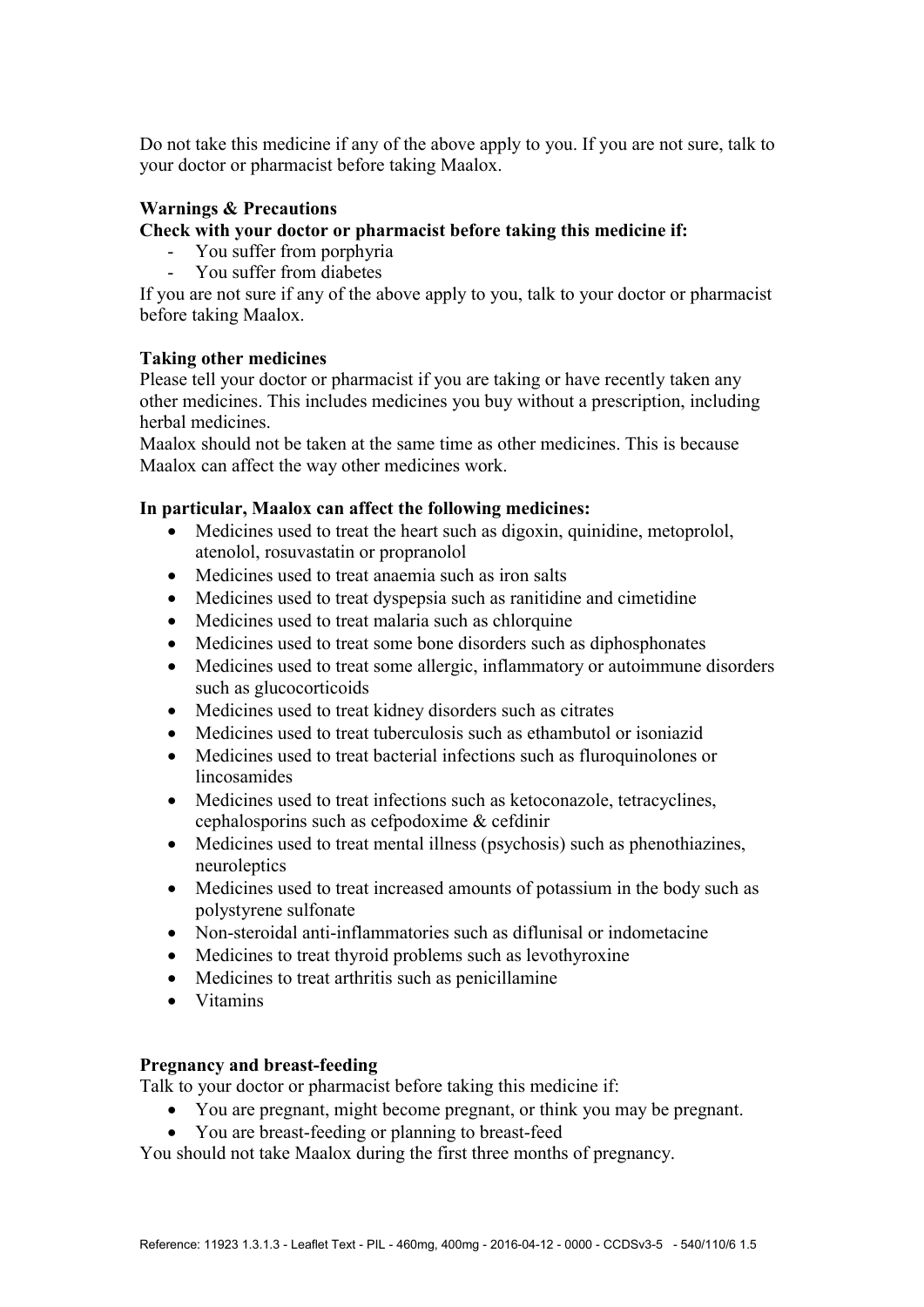# **Important information about some of the ingredients of Maalox**

Maalox Sachets contains 140mg of sorbitol (E420). If you have been told by your doctor that you have an intolerance to some sugars, contact your doctor before taking this medicinal product. This products also contains 3144.32mg of sucrose per dose. This should be taken into account in patients with diabetes mellitus. May be harmful to teeth.

# **3. HOW TO TAKE MAALOX**

Adults: Take one to two sachets twenty minutes to one hour after meals and at bedtime as required or as directed by your doctor. If symptoms persist contact your doctor. Do not take more than eight in a 24 hour period or use the maximum dosage for more than 2 weeks, except under the direction of your doctor.

### **If you take more Maalox than you should**

Talk to your doctor or go to a hospital straight away. Remember to take any medicine that is left with you so the doctor knows what you have taken.

# **4. POSSIBLE SIDE-EFFECTS**

Like all medicines, Maalox can cause side effects, although not everybody gets them. **Tell your doctor or pharmacist if any of the following side effects get serious or lasts longer than a few days. Also tell them if you notice any side effects not listed in this leaflet:**

- Constination
- Diarrhoea
- Allergic or anaphylactic reaction, signs include: red and lumpy skin rash, swollen eyelids, face, lips, mouth or tongue, itching, difficulty breathing or swallowing
- Hypophosphatemia, this may occur at high doses of the product or even at normal doses, especially in patients with low phosphorus diets or in infants less than 2 years
- Hypermagnesemia is an electrolyte disturbance where there is an abnormally elevated level of magnesium in the body
- Hyperaluminemia is an electrolyte disturbance where there is an abnormally elevated level of aluminium in the body

These side effects can happen, but are not common.

### Reporting of side effects

If you get any side effects, talk to your doctor, pharmacist or nurse. This includes any possible side effects not listed in this leaflet. You can also report side effects directly via HPRA Pharmacovigilance, Earlsfort Terrace, IRL - Dublin 2; Tel: +353 1 6764971; Fax: +353 1 6762517. Website: www.hpra.ie; E-mail: medsafety@hpra.ie. By reporting side effects you can help provide more information on the safety of this medicine.